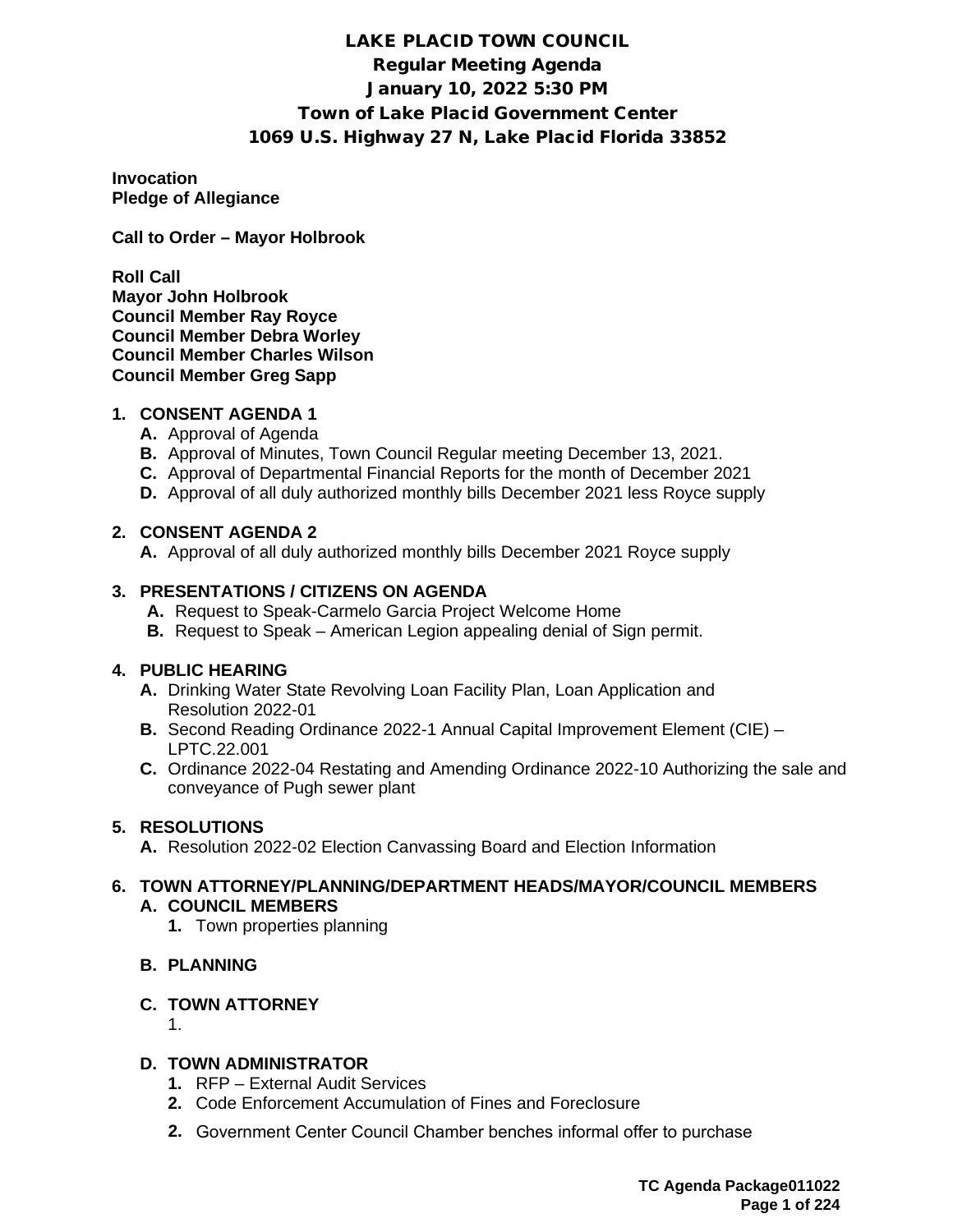### **7. MAYOR/COUNCILMEMBERS**

**8. CITIZENS NOT ON AGENDA** (Comments are to be limited to 3 minutes, unless a longer period of time is permitted by the presiding officer or by a majority of the Town Council)

# **9. ADJOURNMENT**

Any person who might wish to appeal any decision made by the Lake Placid Town Council, in public hearing or meeting is hereby advised that he will need a record of the proceedings, and for such purpose may need to ensure that a verbatim record of the proceedings is made which will include the testimony and evidence upon which such appeal is to be based. The Lake Placid Town Council, does not discriminate upon the basis of any individual's disability status. This non-discrimination policy involves every aspect of the Council's functions, including one's access to, participation, employment or treatment in its programs or activities. Anyone requiring reasonable accommodation as provided for in the Americans with Disabilities Act or Section 286.26 Florida Statutes should contact Town Administrator Phil Williams, ADA Coordinator at: 863-699-3747 or by email lakeplacidinfo@gmail.com. Requests for CART or interpreter services should be made at least 24 hours in advance to permit coordination of the service. **PLEASE NOTE OUR WEB SITE ADDRESS: [www.lakeplacidfl.net](http://www.lakeplacidfl.net/)** 

### **ADDITIONAL INFORMATION ON MEETINGS:**

### **TOWN MEETINGS:**

### **Special Magistrate**

Friday January 21, 2022 1:30 pm

# **Lake Placid Planning Agency and Board of Adjustments**

Regular Meeting: Monday January 24, 2022 5:30 pm

### **Lake Placid Regional Utilities Commission:**

Regular Meeting: Tuesday February 1, 2022 3:00 pm

#### **Achievement:**

### **Anniversaries:**

Henry Benibannonde January 2, 2019 Cory Howe January 4, 2016 Mostyn Mullins January 12, 2008 Herbert Neverson January 5, 2009

### **Town Notice**

# **NOTICE OF TOWN OF LAKE PLACID ELECTION**

QUALIFYING, CLOSING OF VOTER REGISTRATION ROLLS AND SIGNATURE UPDATE INFORMATION

Notice is hereby given that the Town of Lake Placid will hold an election on April 5, 2022 to elect two (2) Councilmember's and Mayor.

The qualifying period begins Monday, February 14, 2022 at 12:00 p.m. and ends Friday, February 18, 2022 at 12:00 p.m. To qualify, the candidate must be a legally qualified voter and a permanent resident of the Town of Lake Placid. The Charter reads, "Any elector of the Town shall be eligible to hold the office of Town Councilman, provided that he/she shall be registered to vote in the Town elections six (6) months immediately preceding the date of taking office and must be a resident of the Town of Lake Placid". Qualifying must be done at Lake Placid Town Hall, 1069 US 27 N, Lake Placid, Fl. 33852

**TC Agenda Package011022 Page 2 of 224**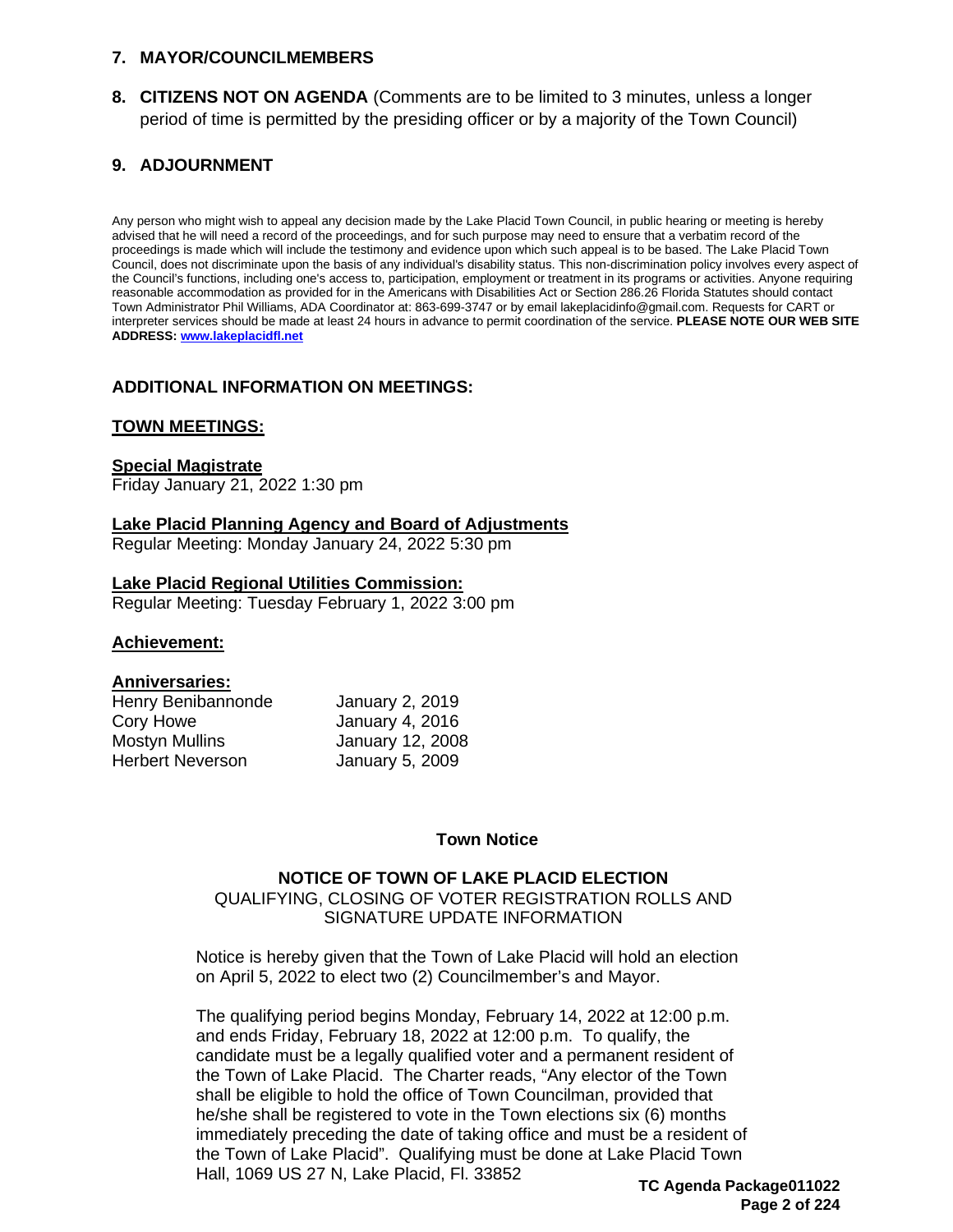The precinct that will be open 7:00 a.m. – 7:00 p.m. on Election Day is as follows:

Precinct 13—First Baptist Church, 119 E. Royal Palm Ave., Lake Placid, Florida 33852

The voter registration books will close on March 7, 2022. If you have any questions about voter registration, polling locations or vote by mail, please call the Supervisor of Elections' Office at (863) 402-6655.

If you wish to request a vote by mail Ballot, please contact the Supervisor of Elections' office at (863) 405-6655 or by visiting the website at [www.votehighlands.com](http://www.votehighlands.com/)

If your signature has changed since you registered to vote, you may need to provide a signature update to the Elections' Office. Signatures on petitions and vote by mail ballots are always checked against the original voter registration signature, and it is the responsibility of the voter to be sure the signature is updated when it changes. If you need to update your signature, please call the Elections' Office at (863) 402-6655 to have a form sent to you.

/s/ Eva Cooper Hapeman, Town Clerk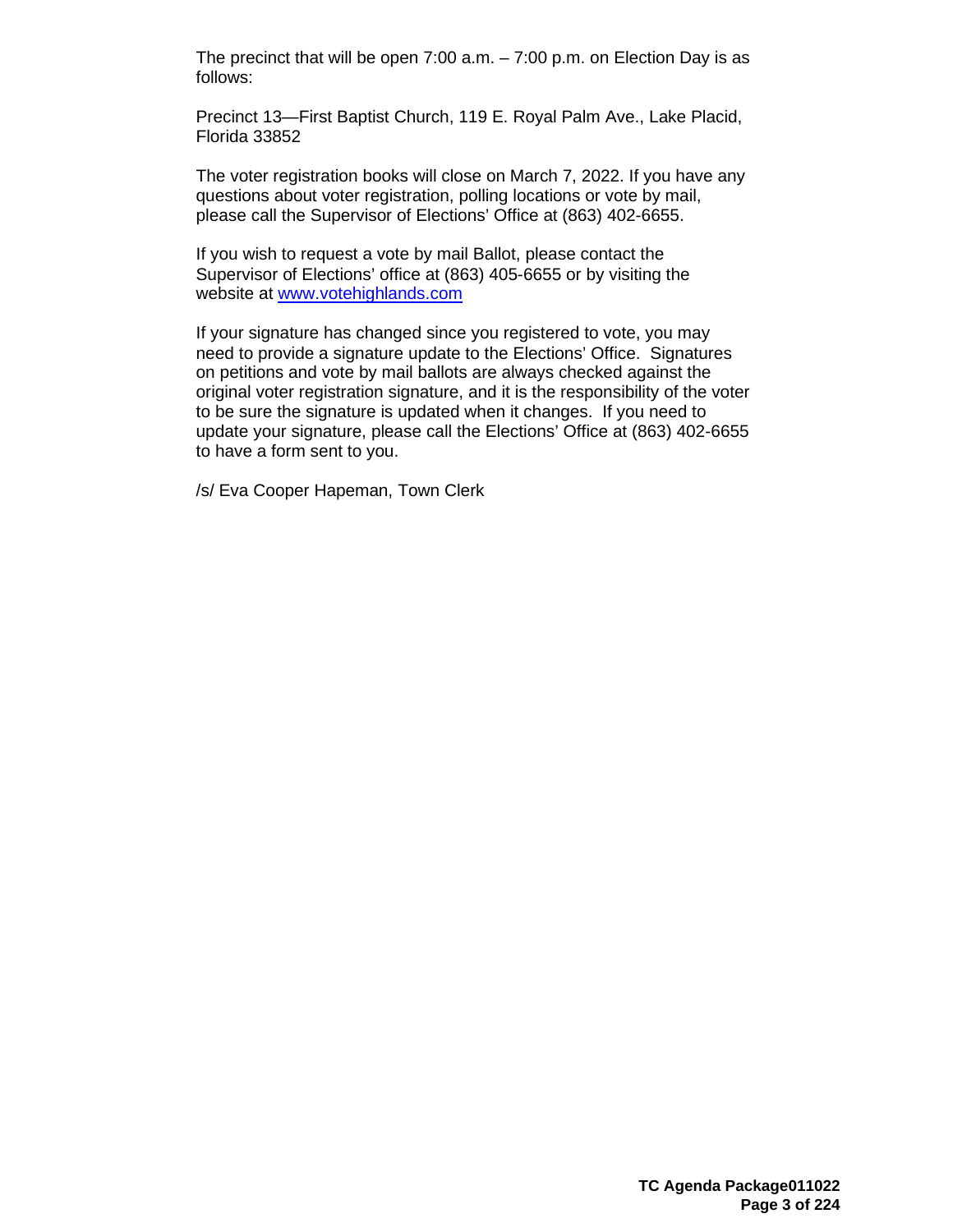# LAKE PLACID TOWN COUNCIL Regular Meeting Agenda February 14, 2022 5:30 PM Town of Lake Placid Government Center 1069 U.S. Highway 27 N, Lake Placid Florida 33852

**Invocation Pledge of Allegiance**

**Call to Order – Mayor Holbrook**

**Roll Call Mayor John Holbrook Council Member Ray Royce Council Member Debra Worley Council Member Charles Wilson Council Member Greg Sapp**

### **1. CONSENT AGENDA 1**

- **A.** Approval of Agenda
- **B.** Approval of Minutes, Town Council Regular meeting January 10, 2022.
- **C.** Approval of Departmental Financial Reports for the month of January 2022
- **D.** Approval of all duly authorized monthly bills January 2022 less Royce supply

# **2. CONSENT AGENDA 2**

**A.** Approval of all duly authorized monthly bills January 2022 Royce supply

## **3. PRESENTATIONS / REQUEST TO SPEAK/CITIZENS ON AGENDA**

### **4. GRANTS**

- **A.** FDEP Septic to Sewer Grant Application Materials for Lake Placid Camp and Conference Center Improvements
- **B.** 2019-20 CDBG Grant Pipe Bursting Project

### **5. PUBLIC HEARING**

**A.** Second Reading Ordinance 2022-04 Restating and Amending Ordinance 2022-10 Authorizing the sale and conveyance of Pugh sewer plant

# **6. RESOLUTIONS**

### **7. TOWN ATTORNEY/PLANNING/DEPARTMENT HEADS/MAYOR/COUNCIL MEMBERS A. COUNCIL MEMBERS**

**1.** Town properties planning

# **B. PLANNING**

- **1.** Architectural Standards Variance Process
- **2.** Dollar General Utilities Extension Discussion

# **C. TOWN ATTORNEY**

**1.** Highlands County Interlocal Agreement for Recycling Site.

# **D. TOWN ADMINISTRATOR**

- **1.** Joe Barber, Utility Director/Town Engineer
- **2.** LPPD Request to Adjust Officer's Salary

### **8. MAYOR/COUNCILMEMBERS**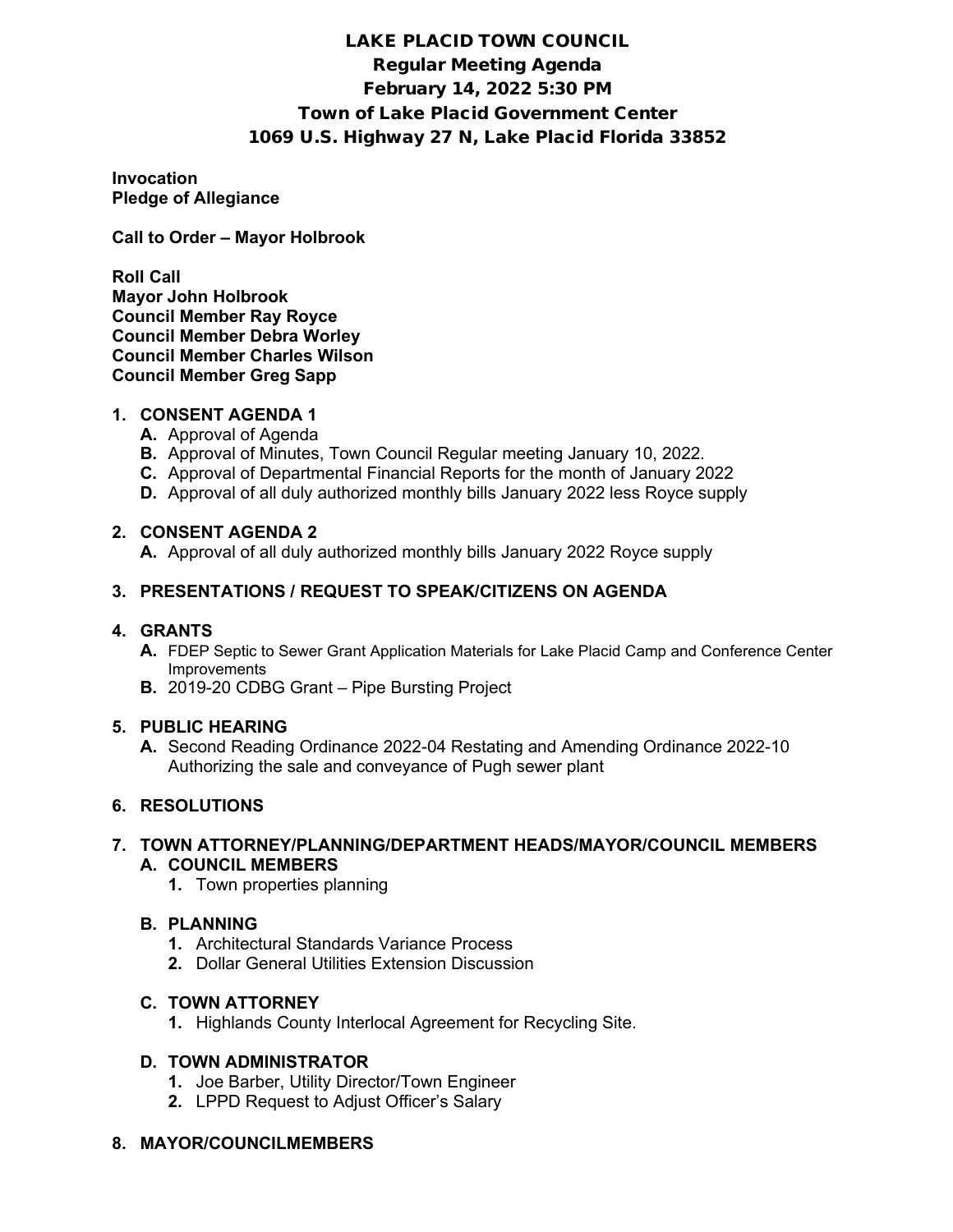**9. CITIZENS NOT ON AGENDA** (Comments are to be limited to 3 minutes, unless a longer period of time is permitted by the presiding officer or by a majority of the Town Council)

# **10. ADJOURNMENT**

Any person who might wish to appeal any decision made by the Lake Placid Town Council, in public hearing or meeting is hereby advised that he will need a record of the proceedings, and for such purpose may need to ensure that a verbatim record of the proceedings is made which will include the testimony and evidence upon which such appeal is to be based. The Lake Placid Town Council, does not discriminate upon the basis of any individual's disability status. This non-discrimination policy involves every aspect of the Council's functions, including one's access to, participation, employment or treatment in its programs or activities. Anyone requiring reasonable accommodation as provided for in the Americans with Disabilities Act or Section 286.26 Florida Statutes should contact Town Administrator Phil Williams, ADA Coordinator at: 863-699-3747 or by email lakeplacidinfo@gmail.com. Requests for CART or interpreter services should be made at least 24 hours in advance to permit coordination of the service. **PLEASE NOTE OUR WEB SITE ADDRESS: [www.lakeplacidfl.net](http://www.lakeplacidfl.net/)**

# **ADDITIONAL INFORMATION ON MEETINGS:**

### **TOWN MEETINGS:**

#### **Special Magistrate**

Friday February 18, 2022 1:30 pm

**Lake Placid Planning Agency and Board of Adjustments** Regular Meeting: Monday February 21, 2022 5:30 pm

#### **Lake Placid Regional Utilities Commission:**

Regular Meeting: Tuesday March 1, 2022 3:00 pm

#### **Achievement:**

### **Anniversaries:**

| Michael Asbury       | February 2, 2017  |  |
|----------------------|-------------------|--|
| Jose J Becerra Jr    | February 19, 2018 |  |
| Rachel Osborne       | February 2, 2004  |  |
| <b>Phil Williams</b> | February 1, 2001  |  |

#### **Town Notice**

### **NOTICE OF TOWN OF LAKE PLACID ELECTION** QUALIFYING, CLOSING OF VOTER REGISTRATION ROLLS AND SIGNATURE UPDATE INFORMATION

Notice is hereby given that the Town of Lake Placid will hold an election on April 5, 2022 to elect two (2) Councilmember's and Mayor.

**The qualifying period begins Monday, February 14, 2022 at 12:00 p.m. and ends Friday, February 18, 2022 at 12:00 p.m.** To qualify, the candidate must be a legally qualified voter and a permanent resident of the Town of Lake Placid. The Charter reads, "Any elector of the Town shall be eligible to hold the office of Town Councilman, provided that he/she shall be registered to vote in the Town elections six (6) months immediately preceding the date of taking office and must be a resident of the Town of Lake Placid". Qualifying must be done at Lake Placid Town Hall, 1069 US 27 N, Lake Placid, Fl. 33852

The precinct that will be open 7:00 a.m. – 7:00 p.m. on Election Day is as follows: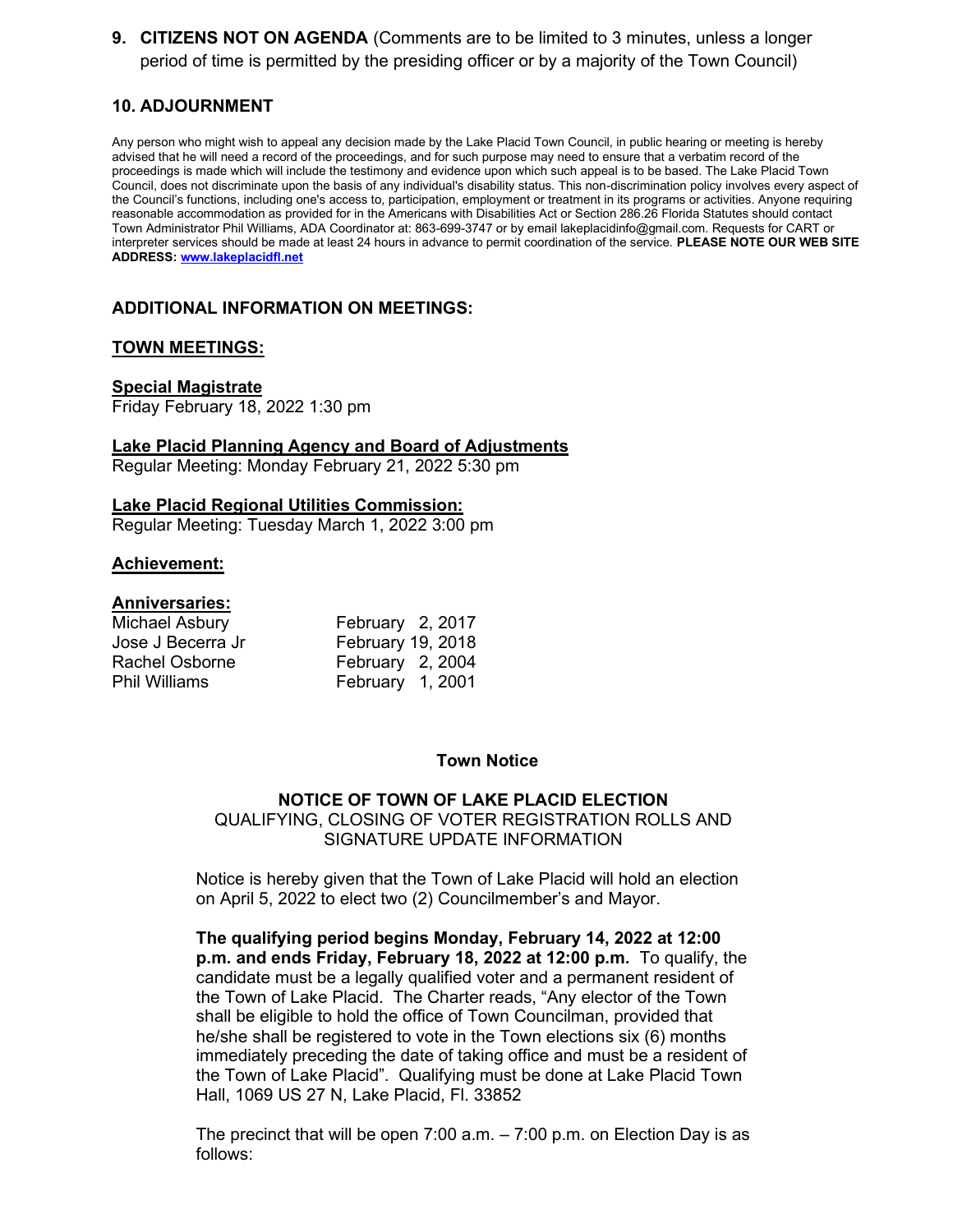Precinct 13—First Baptist Church, 119 E. Royal Palm Ave., Lake Placid, Florida 33852

The voter registration books will close on March 7, 2022. If you have any questions about voter registration, polling locations or vote by mail, please call the Supervisor of Elections' Office at (863) 402-6655.

If you wish to request a vote by mail Ballot, please contact the Supervisor of Elections' office at (863) 405-6655 or by visiting the website at [www.votehighlands.com](http://www.votehighlands.com/)

If your signature has changed since you registered to vote, you may need to provide a signature update to the Elections' Office. Signatures on petitions and vote by mail ballots are always checked against the original voter registration signature, and it is the responsibility of the voter to be sure the signature is updated when it changes. If you need to update your signature, please call the Elections' Office at (863) 402-6655 to have a form sent to you.

/s/ Eva Cooper Hapeman, Town Clerk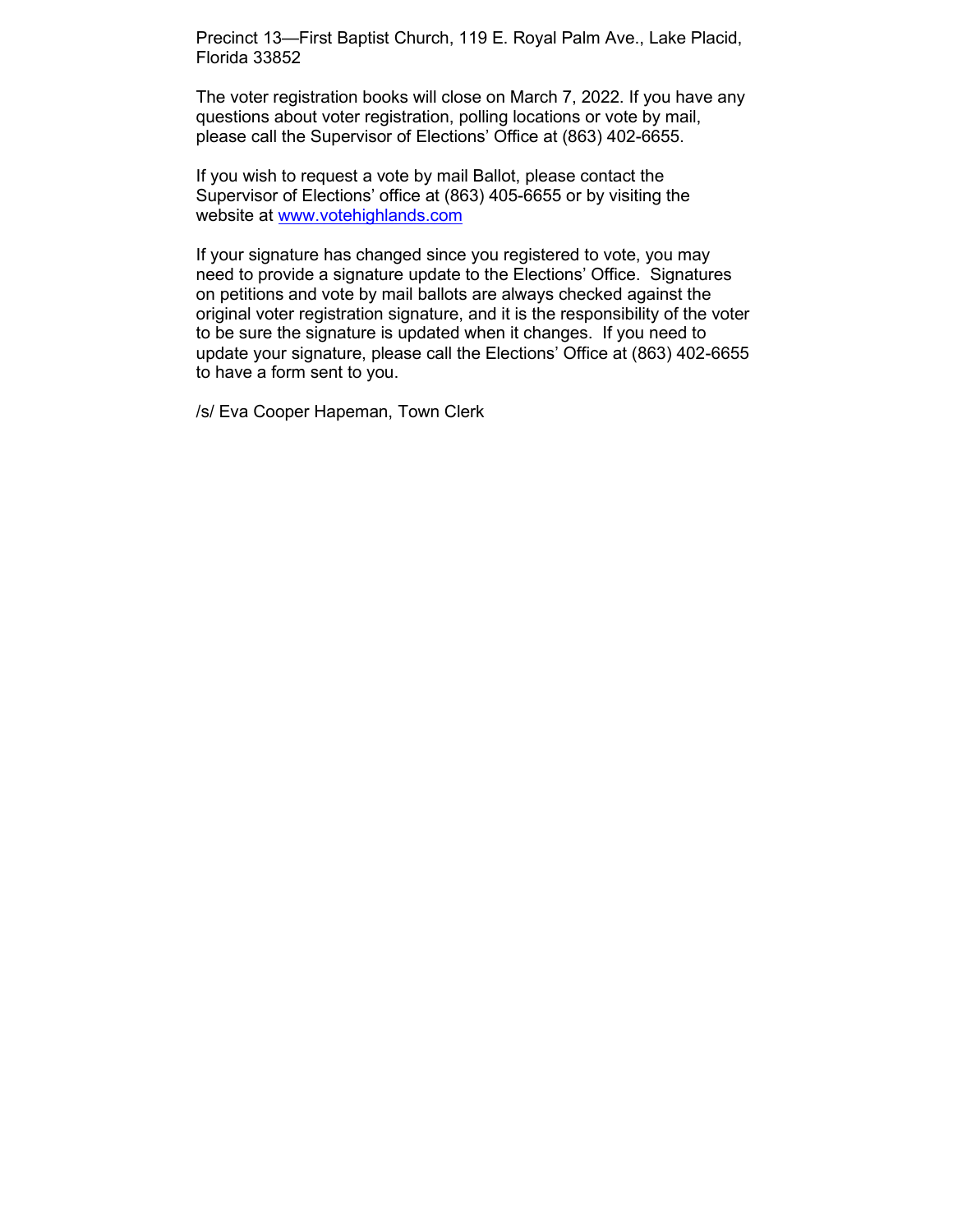# LAKE PLACID TOWN COUNCIL Regular Meeting Agenda March 14, 2022 5:30 PM Town of Lake Placid Government Center 1069 U.S. Highway 27 N, Lake Placid Florida 33852

**Invocation Pledge of Allegiance**

**Call to Order – Mayor Holbrook**

**Roll Call Mayor John Holbrook Council Member Ray Royce Council Member Debra Worley Council Member Charles Wilson Council Member Greg Sapp**

# **1. CONSENT AGENDA 1**

- **A.** Approval of Agenda
- **B.** Approval of Minutes, Town Council Regular meeting February 14, 2022.
- **C.** Approval of Departmental Financial Reports for the month of February 2022
- **D.** Approval of all duly authorized monthly bills February 2022
- **2. CONSENT AGENDA 2** (No Agenda Items)

## **3. PRESENTATIONS / REQUEST TO SPEAK/CITIZENS ON AGENDA**

- **A.** Highlands County Fire Chief Stearns Lake Placid Station 36 progress
- **B.** Introduction of new Utilities Director
- **C.** Miracle League for Highlands County
- **D.** Bill Brantley- Tourist Development Agency Formation of Separate District Proposal
- **E.** Lake Placid Public Works Director Alan Keefer Sanitation Carts roll out
- **4. GRANTS**
- **5. PUBLIC HEARING**
- **6. RESOLUTIONS**

### **7. TOWN ATTORNEY/PLANNING/DEPARTMENT HEADS/MAYOR/COUNCIL MEMBERS A. COUNCIL MEMBERS**

- **B. PLANNING**
- **C. TOWN ATTORNEY**
- **D. TOWN ADMINISTRATOR**
	- **1. Announcement of changes in town staff structure and benefits**
		- **A. Organization chart**
		- **B. Benefits for key personnel in Utilities**
	- **2. 2022-03 ADA Transition and Self Study**
- **8. MAYOR/COUNCILMEMBERS**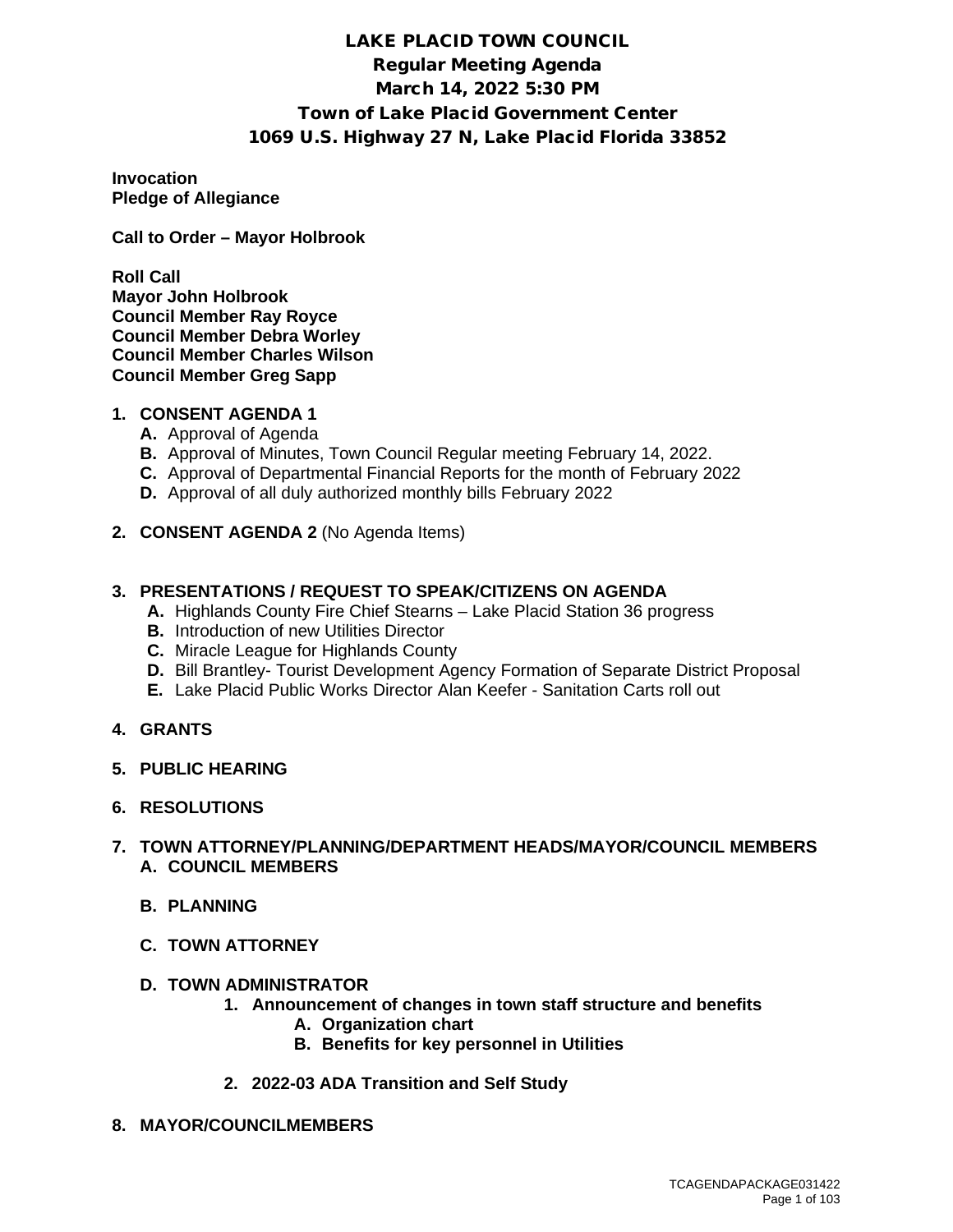**9. CITIZENS NOT ON AGENDA** (Comments are to be limited to 3 minutes, unless a longer period of time is permitted by the presiding officer or by a majority of the Town Council)

# **10. ADJOURNMENT**

Any person who might wish to appeal any decision made by the Lake Placid Town Council, in public hearing or meeting is hereby advised that he will need a record of the proceedings, and for such purpose may need to ensure that a verbatim record of the proceedings is made which will include the testimony and evidence upon which such appeal is to be based. The Lake Placid Town Council, does not discriminate upon the basis of any individual's disability status. This non-discrimination policy involves every aspect of the Council's functions, including one's access to, participation, employment or treatment in its programs or activities. Anyone requiring reasonable accommodation as provided for in the Americans with Disabilities Act or Section 286.26 Florida Statutes should contact Town Administrator Phil Williams, ADA Coordinator at: 863-699-3747 or by email lakeplacidinfo@gmail.com. Requests for CART or interpreter services should be made at least 24 hours in advance to permit coordination of the service. **PLEASE NOTE OUR WEB SITE ADDRESS: [www.lakeplacidfl.net](http://www.lakeplacidfl.net/)** 

# **ADDITIONAL INFORMATION ON MEETINGS:**

### **TOWN MEETINGS:**

#### **Special Magistrate**

Friday March 18, 2022 1:30 pm

**Lake Placid Planning Agency and Board of Adjustments**

Regular Meeting: Monday March 21, 2022 5:30 pm

#### **Lake Placid Regional Utilities Commission:**

Regular Meeting: Tuesday April 5, 2022 1:30 pm

### **Achievement:**

| Robert Klemm   | March 19, 2001 |
|----------------|----------------|
| Daniel Lamarre | March 30, 2015 |
| Anita McDaniel | March 31, 2014 |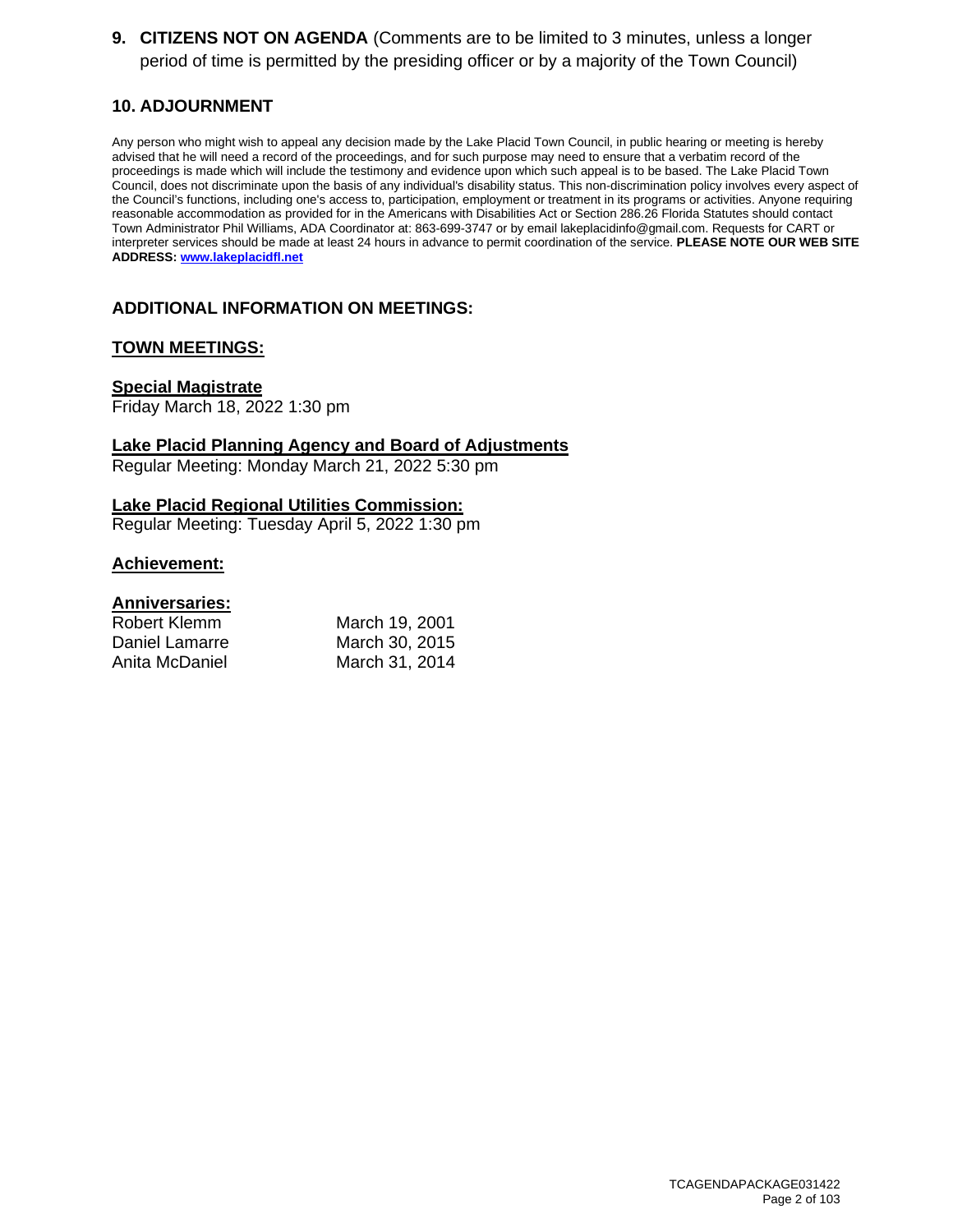# LAKE PLACID TOWN COUNCIL Regular Meeting Agenda April 11, 2022 5:30 PM Town of Lake Placid Government Center 1069 U.S. Highway 27 N, Lake Placid Florida 33852

**Invocation Pledge of Allegiance** 

**ADMINISTRATION OF THE OATH OF OFFICE for Mayor John Holbrook, and for Town Council Greg Sapp, Nell Frewin-Hays**

**Call to Order – Mayor Holbrook** 

**Roll Call Mayor John Holbrook Council Member Ray Royce Council Member Charles Wilson Council Member Greg Sapp Council Member Nell Frewin-Hays**

- **1. CONSENT AGENDA 1**
	- **A. Approval of Agenda**
	- **B. Approval of Minutes, Town Council Regular meeting March 14, 2022.**
	- **C. Approval of Departmental Financial Reports for the month of March 2022**
	- **D. Approval of all duly authorized monthly bills less Royce Supply March 2022**
- **2. CONSENT AGENDA 2**

**A. Approval of all duly authorized Royce Supply Monthly Bills March 2022**

- **3. PRESENTATIONS / REQUEST TO SPEAK/CITIZENS ON AGENDA**
- **4. GRANTS (No Agenda Items)**
- **5. PUBLIC HEARING (No Agenda Items)**
- **6. TOWN ATTORNEY/PLANNING/DEPARTMENT HEADS/MAYOR/COUNCIL MEMBERS A. COUNCIL MEMBERS** 
	- **1. Councilman Royce**
		- **LP area US 27 transportation planning (***may want to authorize a letter on this one* **to FDOT & HRTPO).**
		- **Dal Hall & North Main intersection.**
		- **St. Johns realignment & easement access**
		- **Tourism investment & budgeting.**
		- **Downtown parking policy and potential fund.**
		- **Industrial/business park planning**
		- **Dead citrus tress behind Duke substation (figure out who owns it and see if they can remove them**)

### **B. PLANNING**

- **1. Resolution 2022-04-Journal Plaza Addition Landscaping Waiver-LPSP.21.003**
- **2. Downtown Residential/Commercial Zoning Regulations**

# **C. TOWN ATTORNEY (No Agenda Items)**

# **D. TOWN ADMINISTRATOR**

- **1.** Request from Chamber of Commerce to waive fees for Caladium Festival and Car Show
- **2.** 2022-04-11 Septic to Sewer Project Update Agenda Item
- **3.** Government Center Generator Update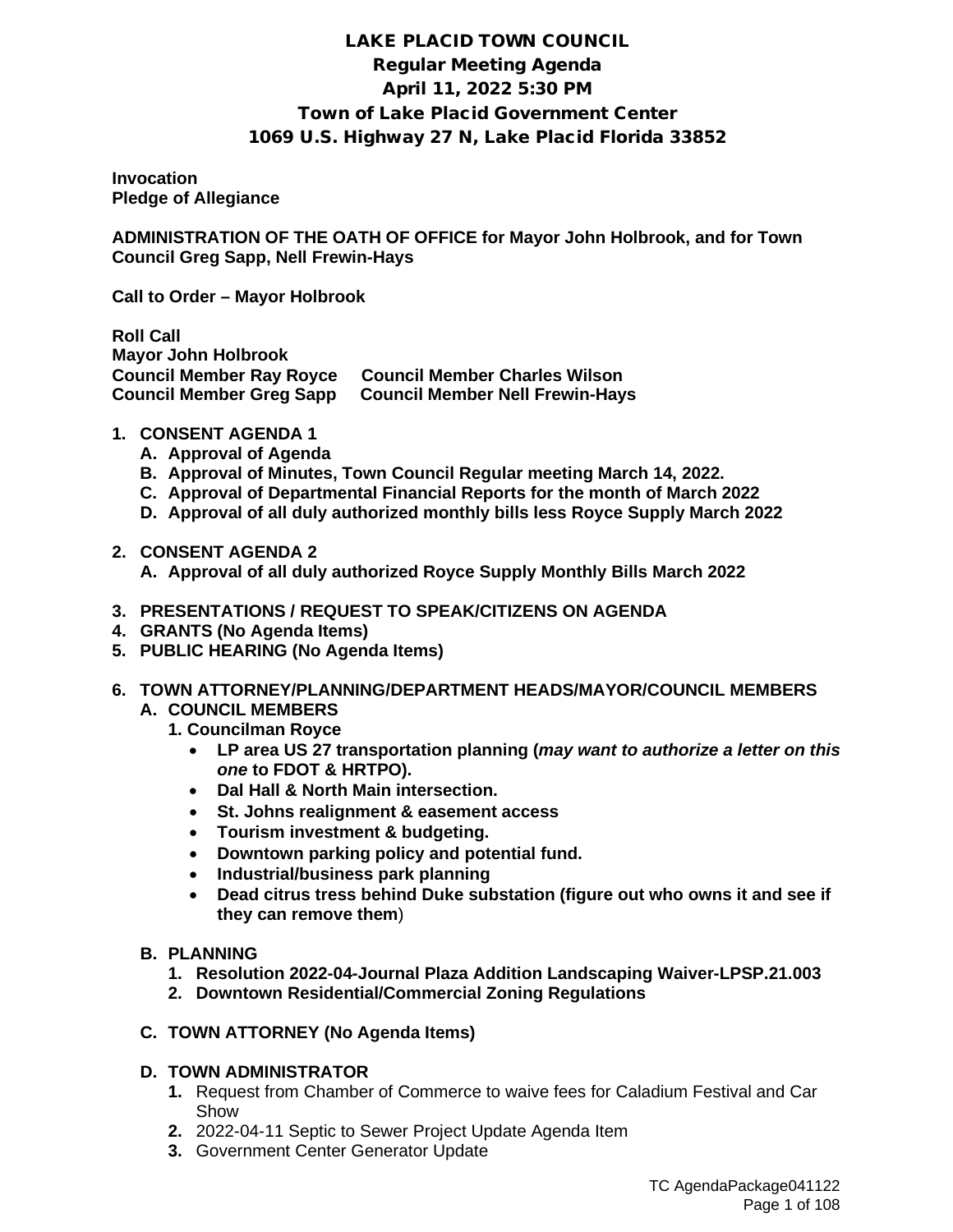# **7. MAYOR/COUNCILMEMBERS**

**8. CITIZENS NOT ON AGENDA** (Comments are to be limited to 3 minutes, unless a longer period of time is permitted by the presiding officer or by a majority of the Town Council)

# **9. ADJOURNMENT**

Any person who might wish to appeal any decision made by the Lake Placid Town Council, in public hearing or meeting is hereby advised that he will need a record of the proceedings, and for such purpose may need to ensure that a verbatim record of the proceedings is made which will include the testimony and evidence upon which such appeal is to be based. The Lake Placid Town Council, does not discriminate upon the basis of any individual's disability status. This non-discrimination policy involves every aspect of the Council's functions, including one's access to, participation, employment or treatment in its programs or activities. Anyone requiring reasonable accommodation as provided for in the Americans with Disabilities Act or Section 286.26 Florida Statutes should contact Town Administrator Phil Williams, ADA Coordinator at: 863-699-3747 or by email lakeplacidinfo@gmail.com. Requests for CART or interpreter services should be made at least 24 hours in advance to permit coordination of the service. **PLEASE NOTE OUR WEB SITE ADDRESS: [www.lakeplacidfl.net](http://www.lakeplacidfl.net/)** 

# **ADDITIONAL INFORMATION ON MEETINGS:**

### **TOWN MEETINGS:**

### **Special Magistrate**

Friday April 15, 2022 1:30 pm

### **Lake Placid Planning Agency and Board of Adjustments**

Regular Meeting: Monday April 18 2022 5:30 pm

## **Lake Placid Regional Utilities Commission:**

Regular Meeting: Tuesday May 3, 2022 1:30 pm

### **Achievement:**

| Edward Armas        | April 7, 2011  |
|---------------------|----------------|
| <b>Beverly Hunt</b> | April 14, 2008 |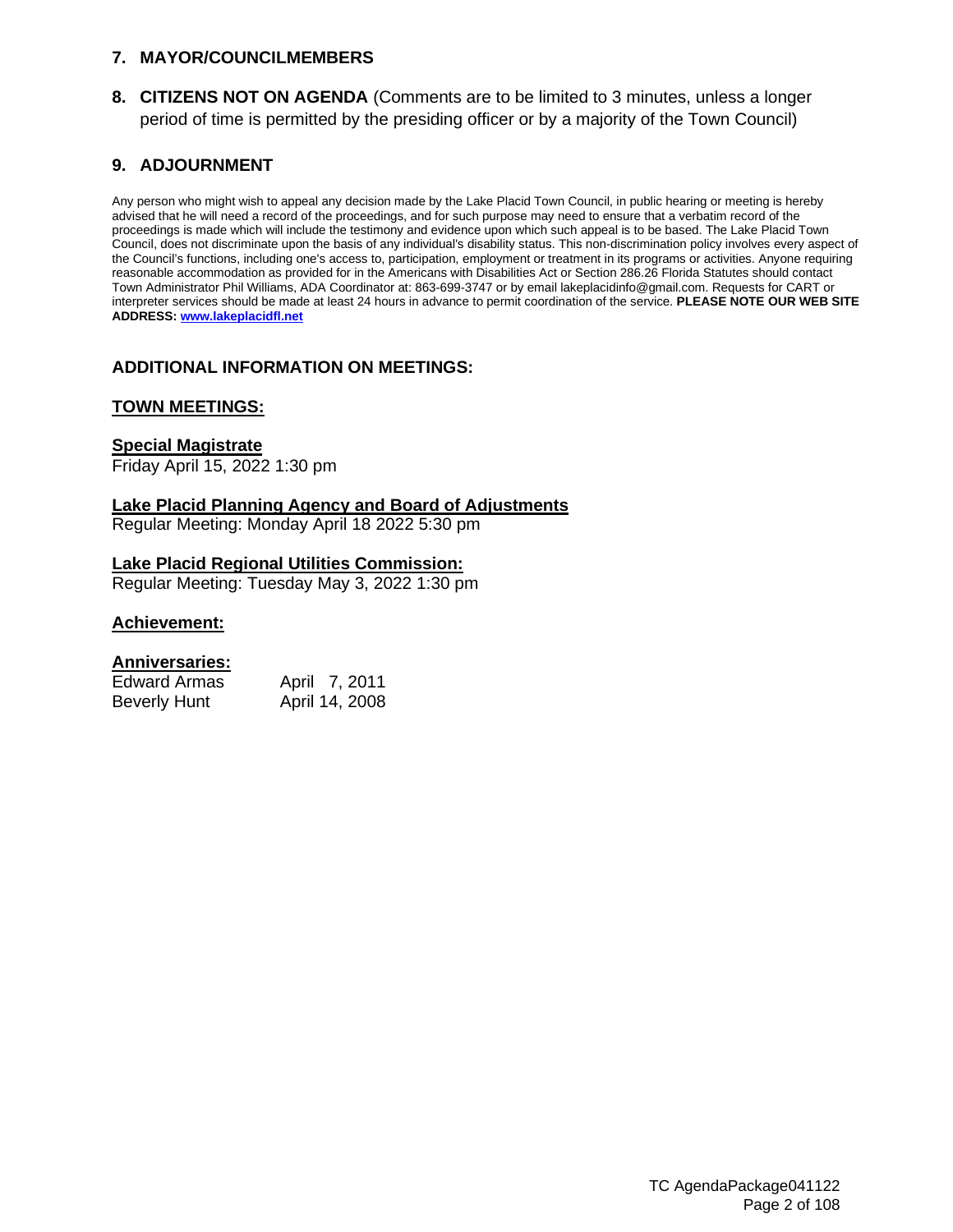# LAKE PLACID TOWN COUNCIL Regular Meeting Agenda May 9 2022 5:30 PM Town of Lake Placid Government Center 1069 U.S. Highway 27 N, Lake Placid Florida 33852

### **Invocation Pledge of Allegiance**

**Call to Order – Mayor Holbrook**

**Roll Call Mayor John Holbrook Council Member Ray Royce Council Member Charles Wilson Council Member Greg Sapp Council Member Nell Frewin-Hays**

**1. SELECTION OF VICE MAYOR AND LAKE PLACID REGIONAL UTILTIES COMMISSION COUNCIL MEMBER LIAISON**

# **2. CONSENT AGENDA 1**

- **A. Approval of Agenda**
- **B. Approval of Minutes, Town Council Regular meeting April 11, 2022.**
- **C. Approval of Departmental Financial Reports for the month of April 2022**
- **D. Approval of all duly authorized monthly bills April 2022**
- **E. ASG98 Lake Placid Lighting WO and Exhibit A Agreement with FDOT**
- **F. Approval of Lake Placid Jaycees Alcohol Sales Permit Stuart Park**

# **3. CONSENT AGENDA 2 (No Agenda Items)**

- **4. PRESENTATIONS / REQUEST TO SPEAK/CITIZENS ON AGENDA**
	- **A.** Town of Lake Placid Murals
	- **B.** Recognition of Councilmember Debbie Worley for service to town.
- **5. PUBLIC HEARING (No Agenda Items)**
- **6. TOWN ATTORNEY/PLANNING/DEPARTMENT HEADS/MAYOR/COUNCIL MEMBERS A. COUNCIL MEMBERS**
	- **1. Councilmember Royce Discussion for tree replacement policy**

# **B. PLANNING**

# **C. TOWN ATTORNEY**

- **1.** Resolution 2022-07 Fire and EMS Station for the Lake Placid Area
- Release of Escrow Funds Leigh Anne Dohmann.pdf **2.**

# **D. TOWN ADMINISTRATOR**

- **1.** Lake Placid Camp Conference Center FDEO Grant Agreement D0202
- **2.** Resolution 2022-6 approving \$40,000,000.00 FDEP Grant
- **3.** Advanced Wastewater Treatment Plant Design Authorization
- **4.** Stuart Park structure modifications

# **7. MAYOR/COUNCILMEMBERS**

**8. CITIZENS NOT ON AGENDA** (Comments are to be limited to 3 minutes, unless a longer period of time is permitted by the presiding officer or by a majority of the Town Council)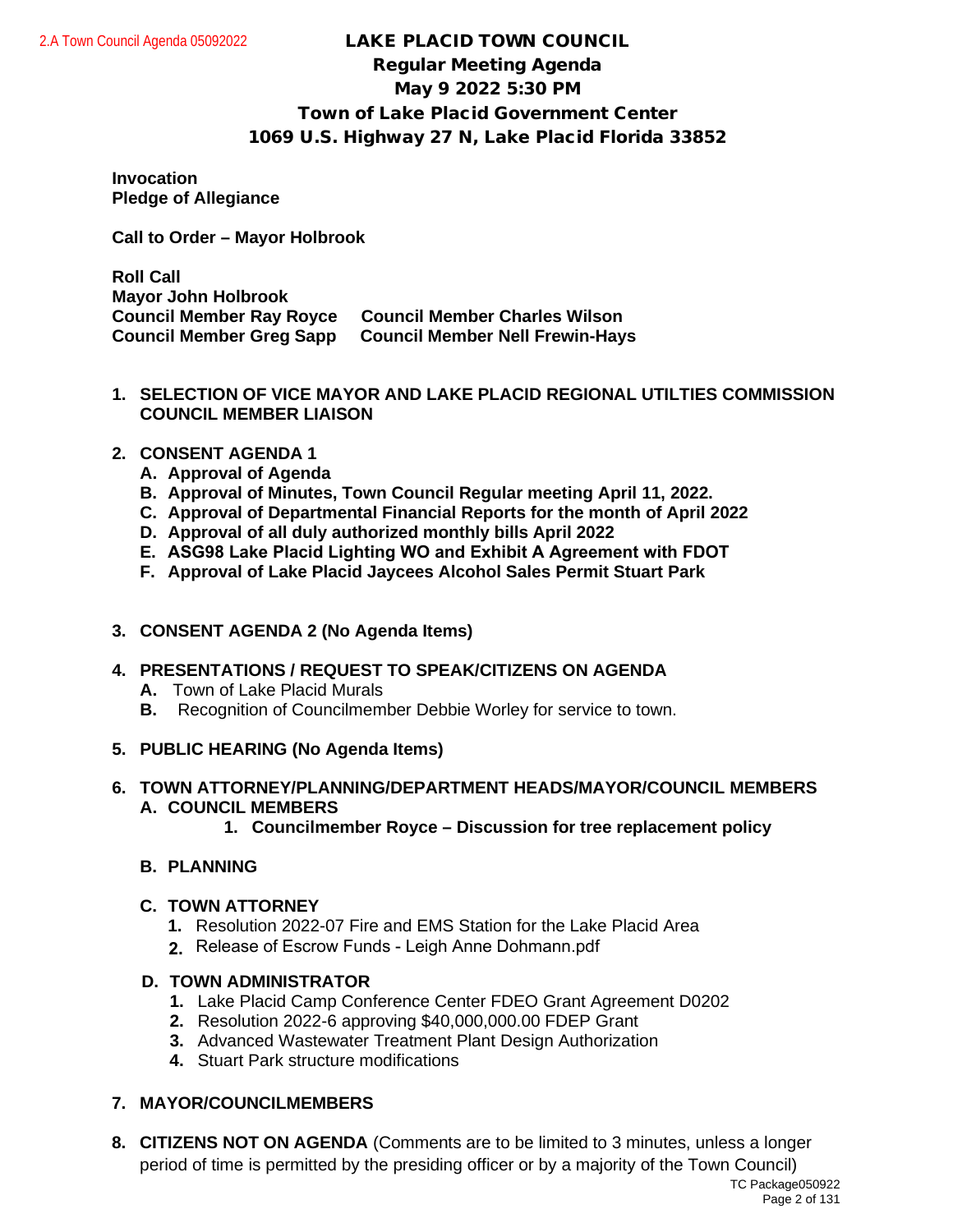# **9. ADJOURNMENT**

Any person who might wish to appeal any decision made by the Lake Placid Town Council, in public hearing or meeting is hereby advised that he will need a record of the proceedings, and for such purpose may need to ensure that a verbatim record of the proceedings is made which will include the testimony and evidence upon which such appeal is to be based. The Lake Placid Town Council, does not discriminate upon the basis of any individual's disability status. This non-discrimination policy involves every aspect of the Council's functions, including one's access to, participation, employment or treatment in its programs or activities. Anyone requiring reasonable accommodation as provided for in the Americans with Disabilities Act or Section 286.26 Florida Statutes should contact Town Administrator Phil Williams, ADA Coordinator at: 863-699-3747 or by email lakeplacidinfo@gmail.com. Requests for CART or interpreter services should be made at least 24 hours in advance to permit coordination of the service. **PLEASE NOTE OUR WEB SITE ADDRESS: [www.lakeplacidfl.net](http://www.lakeplacidfl.net/)** 

# **ADDITIONAL INFORMATION ON MEETINGS:**

### **TOWN MEETINGS:**

### **Lake Placid Planning Agency and Board of Adjustments**

Regular Meeting: Monday May 16, 2022 5:30 pm

### **Special Magistrate**

Friday May 20, 2022 1:30 pm

### **Lake Placid Regional Utilities Commission:**

Regular Meeting: Tuesday June 7, 2022 1:30 pm

### **Achievement:**

| Joseph Barber        | May 26, 2014 |
|----------------------|--------------|
| <b>Patrick Perez</b> | May 24, 2021 |
| Joel Pratt           | May 26, 2021 |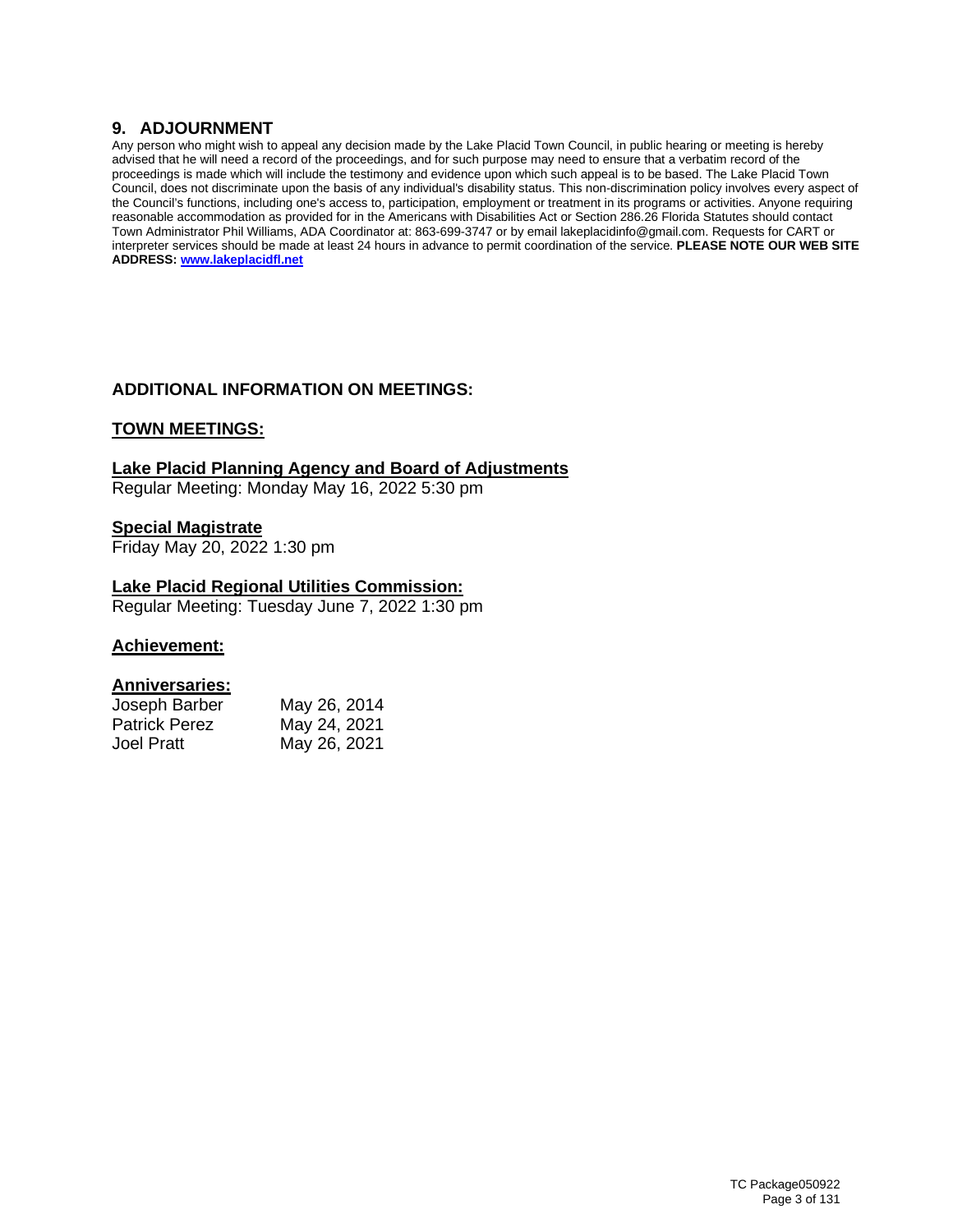# LAKE PLACID TOWN COUNCIL Regular Meeting Agenda June 13, 2022 5:30 PM Town of Lake Placid Government Center 1069 U.S. Highway 27 N, Lake Placid Florida 33852

**Invocation Pledge of Allegiance** 

**Call to Order – Mayor Holbrook** 

**Roll Call Mayor John Holbrook Council Member Charles Wilson Council Member Greg Sapp Council Member Nell Frewin-Hays**

- **2. CONSENT AGENDA 1**
	- **A. Approval of Agenda**
	- **B. Approval of Minutes, Town Council Special meeting April 29, 2022 and Town Council Regular meeting May 9, 2022.**
	- **C. Approval of Departmental Financial Reports for the month of May 2022**
	- **D. Approval of all duly authorized less Royce Supply monthly bills May 2022**
	- **E. Approval of permit for Secret Gardens Winery to sell wine at Caladium Festival 2022**
	- **F. Replacement of Miracle League Pavilion Roof using Recreation User fees**
- **3. CONSENT AGENDA 2** 
	- **A. Approval of Royce Supply duly authorized monthly bills 2022**
- **4. PRESENTATIONS / REQUEST TO SPEAK/CITIZENS ON AGENDA**
- **5. PUBLIC HEARING**
	- **A. 1st Reading ORD2022-05 LPTC.22.002 Small Scale comprehensive Plan Amendment from Public/Semi-Public to Residential/Officed**
- **6. TOWN ATTORNEY/PLANNING/DEPARTMENT HEADS/MAYOR/COUNCIL MEMBERS A. COUNCIL MEMBERS**
	- **1. Ray Royce Duke Energy Readiness Study**

# **B. PLANNING**

- **1. LPSP.22.001 Mid-Town Center Request to Remove Restrictions**
- **2. LPTC.22.003 Architectural Standards and C-2 Accessory Dwelling Units**
- **C. TOWN ATTORNEY**
	- **1. Resolution Approving the Pennoni Contract for the design of the Towns 1 MGD WWTF**
	- **2. FDEP Grant Agreement Status**
	- **3. FDEP Grant Agreement Compliance. BMAP Commitment.**
- **D. TOWN ADMINISTRATOR**
	- **1. Town Council 2022-2023 Workshop Dates**
	- **2. South Wastewater Plant Interest**
	- **3. Dal Hall Intersection Pennoni Proposal Agenda Item**
	- **4. Town of Lake Placid Banking change**
	- **5. ARPA Funds Prioritization List**
- **7. MAYOR/COUNCILMEMBERS**